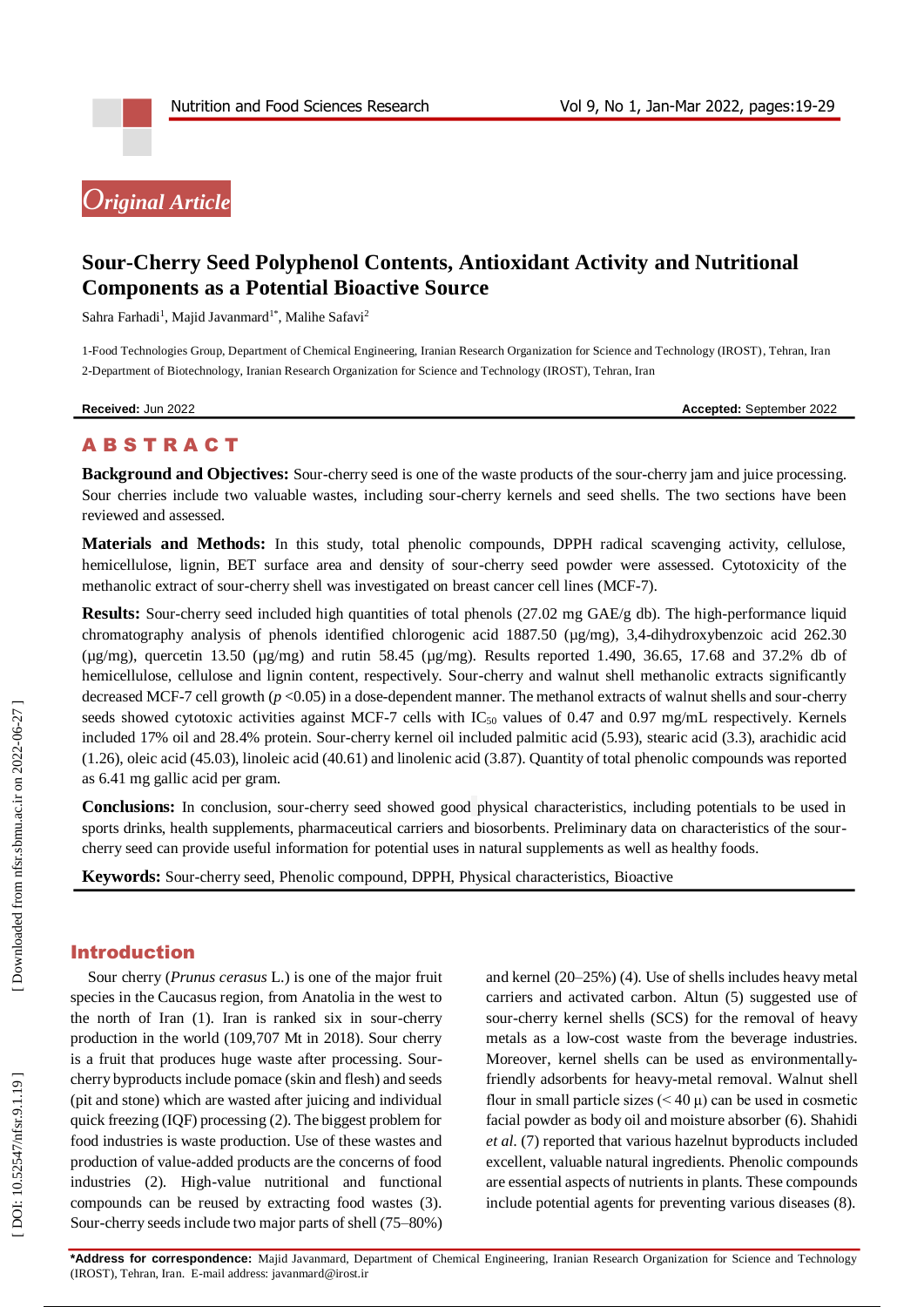Cancer is a disease caused by abnormal proliferation of cells in the body. Human body consists of millions of cells. They are grouped together to form various tissues and organs. Naturally, cells are commanded by their genes. Sometimes, these commands are in vague and confused cells. Cell behaves abnormally and a group of abnormal cells can enter the bloodstream or immune system and/or form malignant tumors (cancers) (9). In cancer cells, cell cycle is not normally controlled and cells do not respond naturally to the body control mechanisms. Proteins involved in the signaling pathways that affect the cell cycle are altered and cell -cycle disruption is seen, with cells behaving differently and requiring various therapies (10). Breast cancer is one of the most common cancers in women in developing countries (11). It is the third leading cause of cancer death in Iran after cardiovascular diseases (CVDs) and accidents (10). The MCF -7 cells are epithelial -like cells derived from the breast cancer. This cell line includes general characteristics of the mammalian epithelia such as the ability to process estradiol through cytoplasmic estrogen receptors (12).

Despite much research on various cancers and their treatments, the disease is still one of the greatest health problems in human societies. Due to the fact that chemical drugs used in the treatment of cancers may cause drug resistance as well as other side effects, study on factors of natural origins such as compounds derived from plants with less harmful effects is one of the most important solutions for these problems. The major goals of the research are linked to the treatment of cancers (13). It has been reported that consumption of food products includes effective roles in preventing cancers due to the antioxidant characteristics of the products, especially their phenolic compound contents (14) . Investigation of the relationships between the phenolic acids and their subclasses and the breast cancer showed that the biochemical compounds could decrease the risk of developing this cancer (15). These compounds are classified into various forms, including simple phenol, phenyl acetic acid, hydroxyl benzoic acid, hydroxyl cinnamic acid and other phenylpropanoids (7). Phenolic compounds and other bioactive constituents in fruit wastes can include multifunctional benefits such as health -promoting effects and replacing synthetic additives (16). Therefore, the major aims of this study were to assess sour -cherry seed chemical and physical characteristics, polyphenol content, antioxidant activities and nutritional components as potential bioactive sources . In addition, cytotoxicity of the methanolic extracts of sour -cherry and walnut shell on MCF -7 cancer cell line was investigated.

# Material s and Methods

#### **Materials**

Folin -Ciocalteu, sodium carbonate , gallic acid and methanol with a purity of 100% were purchased from

Merck, Germany. Sour -cherry waste shells were supplied by Shana Food, Karaj, Iran.

#### **Sample preparation**

Sour -cherry kernels were dried in shade at ambient temperature. After breaking the seeds, separated shells were crushed and powdered using blender and sifted using 40 mesh sieve.

#### **Extraction of phenolic compounds**

Phenolic compounds were extracted using shaking method (17). Briefly, 1.5 g of the sour -cherry powder were mixed with 30 mL methanol solvent at 25 ˚C. Mixture was transferred into an incubator shaker (IKA Labortechnik KS501, Germany) and incubated for 15 min at 150 rpm in dark. Sample was centrifuged (2K15, Sigma, Germany) at 3000 rpm for 15 min and the supernatant was separated. After the removal of the solvent using rotary evaporator (BUCHI Rotavapor R -114, Germany), the phenolic compounds were analyzed.

#### **Extraction of sour -cherry kernel oil**

Sour -cherry kernels were dried at room temperature in shade. After separating the shells, kernels were roasted at 160 °C for 20 min using oven (WISEVEN, Germany). These were crushed using mill (Spain, Moulinex) and prepared for solvent extraction based on a method by Yilmaz and Gokman (18). Then, 20 g of the milled sample were extracted at 60 °C for 24 h using Soxhlet oil. The solvent was removed using rotary evaporator (BUCHI Rotavapor R - 114, Germany) and the resulting oils were sealed in bottles and stored at 4 °C until use.

#### **Quantification of total phenolic compounds**

Total phenolic content was assessed using Folin - Ciocalteu method (19). Gallic acid was used as standard and samples were read at 765 nm in triplicate using spectrophotometer. The total phenolic content was expressed in milligrams equivalents of gallic acid (GAE) per gram of each fraction. Then, 0.5 mL of the extracted solution was mixed with 2.5 mL of the Folin-Ciocalteu reagent (10fold dilution). After 3 min of mixing, 2 mL of 7.5% sodium carbonate solution were added to the mixture. The reaction was heated at 45 °C for 15 min. Then, absorbance was read at 765 nm using blank of methanol.

## **High -performance liquid chromatography analysis of phenolic compounds**

Waters liquid chromatography apparatus was used for the high -performance liquid chromatography (HPLC) analysis. The apparatus included a separation module (Waters 2695, USA) and a PDA detector (Waters 996, USA). Data acquisition and integration were carried out using Millennium 32 Software. The HPLC analysis of phenolic compounds was carried out based on a method by Tarnawski et al. (20) with slight modifications. Flow rate was 1 mL min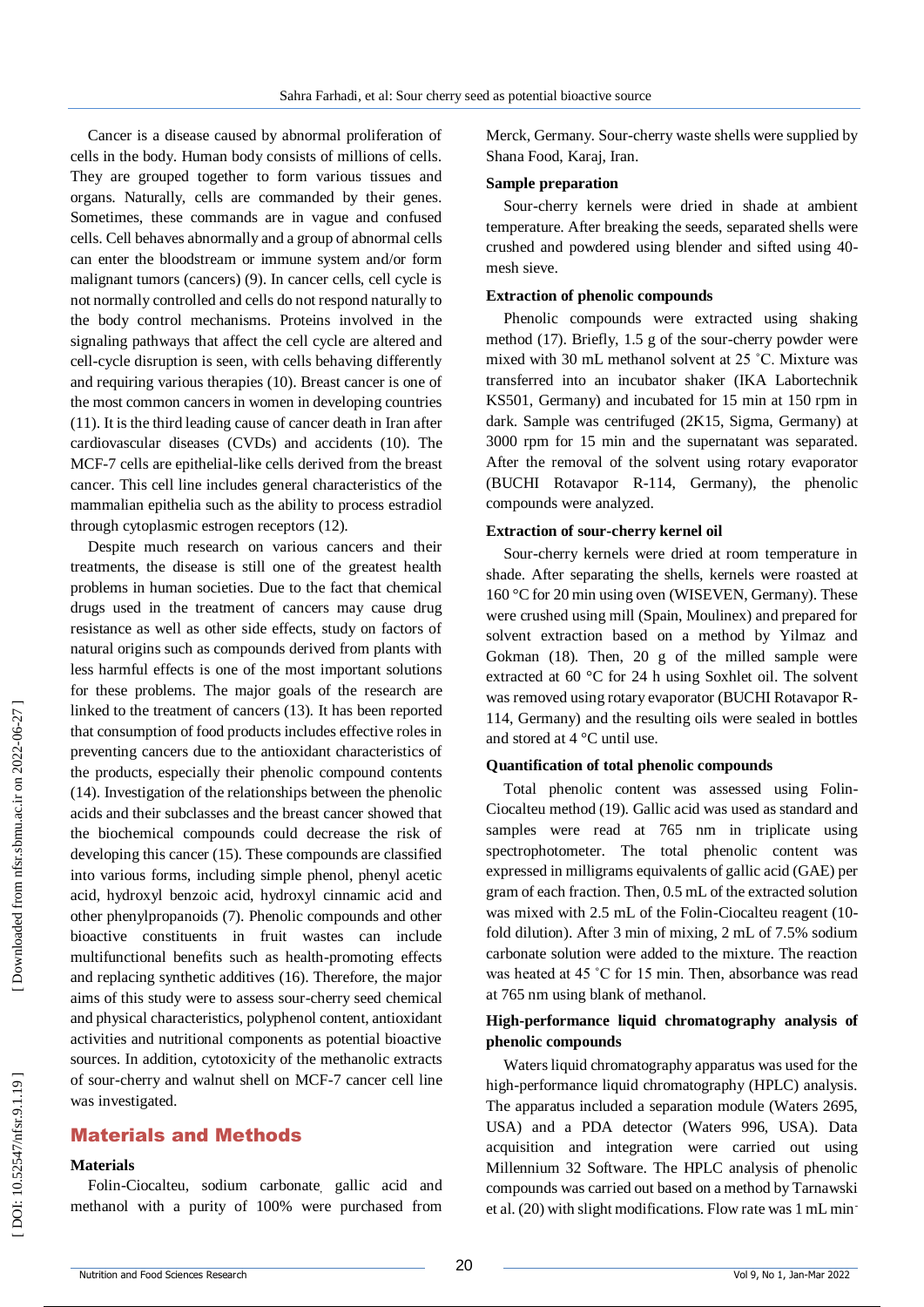<sup>1</sup> and temperature was 25 °C. The mobile-phase composition included methanol and water. Separation was carried out on Eurospher 100-5 C<sub>18</sub> (Knauer, Shimadzu) Reversed-phase Column (15 cm  $\times$  4.6 mm, 3.5 µm). Peaks were monitored at 195 –400 nm and the injection volume was 20 µL. Identification of phenolic acids was based on retention times in comparison with standards. Concentrations of the compounds were calculated from the peak areas based on calibration curves. Quantity of each phenolic acid was expressed as µg/mg sample.

#### **DPPH radical scavenging activity**

Assessment of the free radical scavenging of sour -cherry shell extracts was carried out using DPPH method (19). Briefly, DPPH (1,1 -diphenyl - 2 -picrylhydrazyl) solution (200 μM) was mixed with various concentrations of the samples. Absorbance was recorded at 517 nm after 30 min of storage at room temperature in dark. The DPPH quenching ability was expressed as IC50 (the extract concentration needed to inhibit 50% of the DPPH in the assay media. The IC50 values were achieved based on the linear regression equation for sour -cherry shells. Butylated hydroxytoluene (BHT) was used as standard and its IC50 value was reported as 11.64 μg/ml. Data at each concentration of the standards and samples were achieved from four replicates.

#### **Cellulose, hemicellulose and lignin analysis**

Cellulose, hemicellulose and lignin contents were assessed using the method of Li et al. (21). The sour -cherry shells (G0, g) were washed with a mixture of benzene/ethanol (2:1 in volume) at a constant temperature for 3 h. After air- drying, residue was dried at 105-110 °C to a constant weight using oven. Then, residues were cooled down to room temperature using desiccator and weighed (G1, g). The extractive wt. % was calculated using Eq. 1.

$$
W_1 (wt. %, d) = \frac{G_0 - G_1}{G_0} \times 100\%
$$
 (1)

Where,  $W_1$  was the extractive  $(\%)$ .

#### **Hemicellulose analysis**

The G1 residue from the extractive analysis was transferred into a flask and mixed with 150 ml of NaOH (20 g/l). The mixture was boiled for 3.5 h with recycled distilled water (DW). The residue was filtered and washed until removal of all Na<sup>+</sup> and then dried to a constant weight. This was cooled down to room temperature in a desiccator and weighed (G2, g). The hemicellulose wt. % was calculated using Eq. 2.

$$
W_2 (wt. %, d) = \frac{G_1 - G_2}{G_0} \times 100\%
$$
\nWhere W. was the hemicallyles (2)

Where,  $W_2$  was the hemicellulose  $(\%)$ .

**Lignin analysis**

One gram of the residue after the extractive analysis was transferred into a weighed flask and died to a constant weight. Sample was cooled down in a desiccator and weighed (G3, g). Slowly, 30 ml of sulphuric acid (72%) were poured into the sample. Mixture was stored at 8 –15 °C for 24 h; then, transferred into a flask and diluted with 300 ml of DW. Sample was boiled for 1 h with recycled DW. After cooling down and filtration, residue was washed until removal of sulfate ions in the filtrate (detected by 10% barium chloride solution). Then, residue was dried to a constant weight, cooled down to room temperature in a desiccator and weighed (G4, g). The lignin wt. % was calculated using Eq. 3.

$$
W_3 (wt. %, d) = \frac{G4(1 - W1)}{G3} \times 100\%
$$
  
Where, W<sub>3</sub> was the lignin (%). (3)

## **Cellulose analysis**

The cellulose wt. % was calculated using Eq. 4.

$$
W_4 (wt. %, d) = 100 - (W_1 + W_2 + W_3)
$$
  
Where, W<sub>4</sub> was the cellulose (%). (4)

#### **Sour -cherry kernel protein content**

Sour -cherry kernel protein was assessed before oiling to better identify compositions of the sour -cherry kernels using Kjeldahl method (26).

#### **Fourier -transform infrared spectrometry**

Sour -cherry and walnut shell samples were assessed using Fourier -transform infrared spectrometer (Tenosor 27, Bruker, Germany). Fourier -transform infrared (FTIR) spectra provided information on the characteristics of functional groups on the surface of raw sour-cherry shells. Kirby -Bauer disk method was used for the sample and the wavelength was set at 400–4000 cm<sup>-1</sup> at a resolution of 4 cm<sup>-</sup> <sup>1</sup>. Detection was based on the peak values in the region of infrared spectra, described previously by Li et al. (21).

# **Brunauer -Emmett -Teller surface area analysis and density assessment**

Specific surface areas of the sour -cherry shells were assessed using Brunauer -Emmett -Teller (BET) instrument (Model Belprep II, Japan). Characterization of the specific surface areas, pore volumes and pore diameters of sour cherry shells was carried out using BET method (22). Briefly, 10 points with the P/P0 ratio were used as standard measurement points. Technically, 0.2145 g of the sample was weighed and analyzed with a standard volume of 0.8962 cm 3 , dead volume of 15.336 cm 3 and saturated vapor pressure of 89.202 Kpa. Specific gravity was assessed based on D854 -14 standard.

#### **Sour -cherry kernel oil fatty -acid profiles**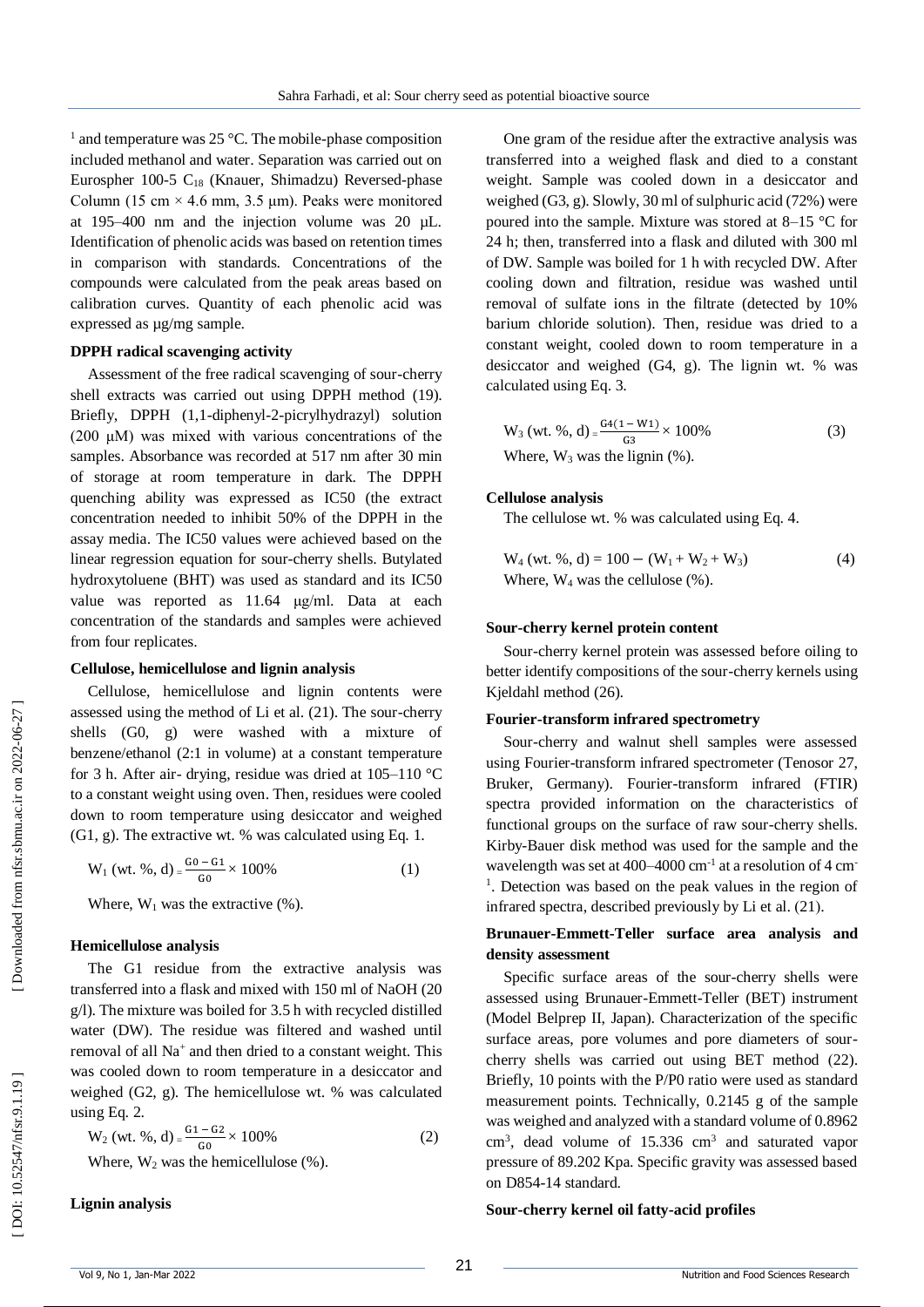This was carried out based on the method of Asadi et al. (24). Briefly, 200 mg of the oil were mixed with 10 ml of hexane and 20 ml of 1% by weight volumetric methanol, boiled for 10 min and centrifuged at 2000 rpm for 2 min (Sigma -Aldrich, Germany). Then, 1 μl of the sample was injected into gas chromatographer with a ratio of 1:40. The fatty acid (FA) composition was assessed using Varian CP-3800 Gas Chromatography System with a capillary column (Bpx 70) (SGE, Melbourne, Australia). Temperatures of the detector and injector included 250 and 230 °C, respectively. The column temperature was initially set at 60 °C for 60 min and then increased to 200 °C at a rate of 4 °C/min. Velocity of the carrier gas (helium) was 1.5 ml per min. After injecting the sample into the gas chromatographer, a curve was plotted and the inhibition time of each FA was compared with that of the curve of standard FA and its inhibition time. Thus, type and quantity of FAs in the sample were assessed and expressed in percentage. Acidity of the oil, peroxide value of the oil and refractive index were assessed based on the method of Fernandes et al. (25).

## **Cytotoxicity assessment of the methanolic extracts from sour -cherry and walnut shells**

The MCF - 7 cell line was provided by the National Cell Bank of Iran (Pastor Institute, Tehran, Iran) and cultured in RPMI -1640 media supplemented with 10% FBS (Gibco, USA), 100 mg/mL streptomycin and 100 U/mL penicillin G and incubated at 37 °C in humidified air containing 5%  $CO<sub>2</sub>$ . Cytotoxic activity of the sour -cherry and walnut shell extracts was assessed using MTT (3-[4,5-dimethylthiazole-2 -yl] -2,5 -diphenyltetrazolium bromide) (Sigma -Aldrich , USA) assay (23). After trypsinization and separation of the cells from the surface of the 25T flask (SPL, Korea), cells were harvested, counted and diluted to  $1 \times 10^4$  cell/mL. Then, 190 μL of the cell suspension were seeded in 96-well culture plates and incubated overnight at 37 °C in a humidified air atmosphere with 5% CO <sup>2</sup>. After incubation, 10 μL of various concentrations (0.125, 0.250, 0.5 and 1 mg/mL) of the methanolic extracts and DMSO solvent (1%) as negative control was added to the wells and incubated for 48 h. It is noteworthy that the effects of each concentration of the extract on MCF - 7 cell line were investigated in three independent experiments in triplicate. After incubation, media were replaced with 200 μL of phenol red-free media containing MTT (1 mg/mL) and incubated for 4 h. Then, supernatants were discarded and 100 μL of DMSO were added to each well and absorbance values were measured at 492 nm using multi -well plate reader (Gen5, Epoch, BioTek, USA). Inhibition proportion and concentration causing 50% inhibition in cell growth  $(IC_{50})$  were calculated via nonlinear

regression analysis and expressed in mean ±SD (standard deviation). To investigate cytotoxicity of the methanolic extracts of sour -cherry and walnut shells, various concentrations of the extracts were prepared and cytotoxic effects of each concentration were assessed on MCF -7 cancer cell line.

#### **Statistical analysis**

Results were reported as the mean of three independent assessments. Principal component analysis was carried out using Minitab Software v.16.

#### Results

#### **Phenolic compounds**

Phenolic compound content of the sour -cherry shells was 27.02 mg GAE/g dry weight. Figure 1 shows compounds of the sour -cherry shells using HPLC analysis. These compounds included 3,4-dihydroxybenzoic acid, chlorogenic acid, quercetin and rutin at concentrations of 262.30, 1887.50, 13.50 and 58.45 (µg/mg sample), respectively (Table 2). The SCK, SCP and SCS included two similar compounds of chlorogenic acid and quercetin (Table 1). Rutin and 3,4 -dihydroxybenzoic acid were detected in SCS, which have not been detected in other parts of the sour cherries. These data revealed that proportions of the phenolic subclasses were similar to SCK, SCP and SCS, although quantities were significantly different.

The HPLC analysis of phenolic acids in SCS demonstrated that the highest value belonged to chlorogenic acid and the lowest value belonged to quercetin (Table 2).

| shells                    |                       |                        |
|---------------------------|-----------------------|------------------------|
| Name                      | <b>Retention time</b> | <i><u>Ouantity</u></i> |
|                           | ( <i>minutes</i> )    | $(\mu g/mg \, sample)$ |
| Chlorogenic acid          | 15.877                | $1887.50 \pm 0.02$     |
| 3,4-dihydroxybenzoic acid | 11.065                | $262.30\pm0.07$        |

Quercetin 36.006 13.50±0.03 Rutin 29.053 58.45±0.09

Table 2. Major phenolic compounds in the sour-cherry shells

The data mean 3 replicates (standard deviation  $\pm$  mean).

#### **DPPH radical scavenging activity**

Free-radical scavenging activities of the sour-cherry shells were assessed. Linear regression equation for the sour-cherry shell was  $y = 0.0423x + 3.8989$  ( $R^2 = 0.9945$ ). The IC50 value was concentration of the sample needed to inhibit 50% of the radicals. The IC50 in sour-cherry shells was 1089.861 μg/ml. Based on a study by Marjoni et al. (33), this quantity belonged to the fifth group with inactive intensity, in contrast to a review by Molyneux (34). This revealed that an IC50 of 200 –1000 μg/ml included weak intensity, but included the potential of antioxidant.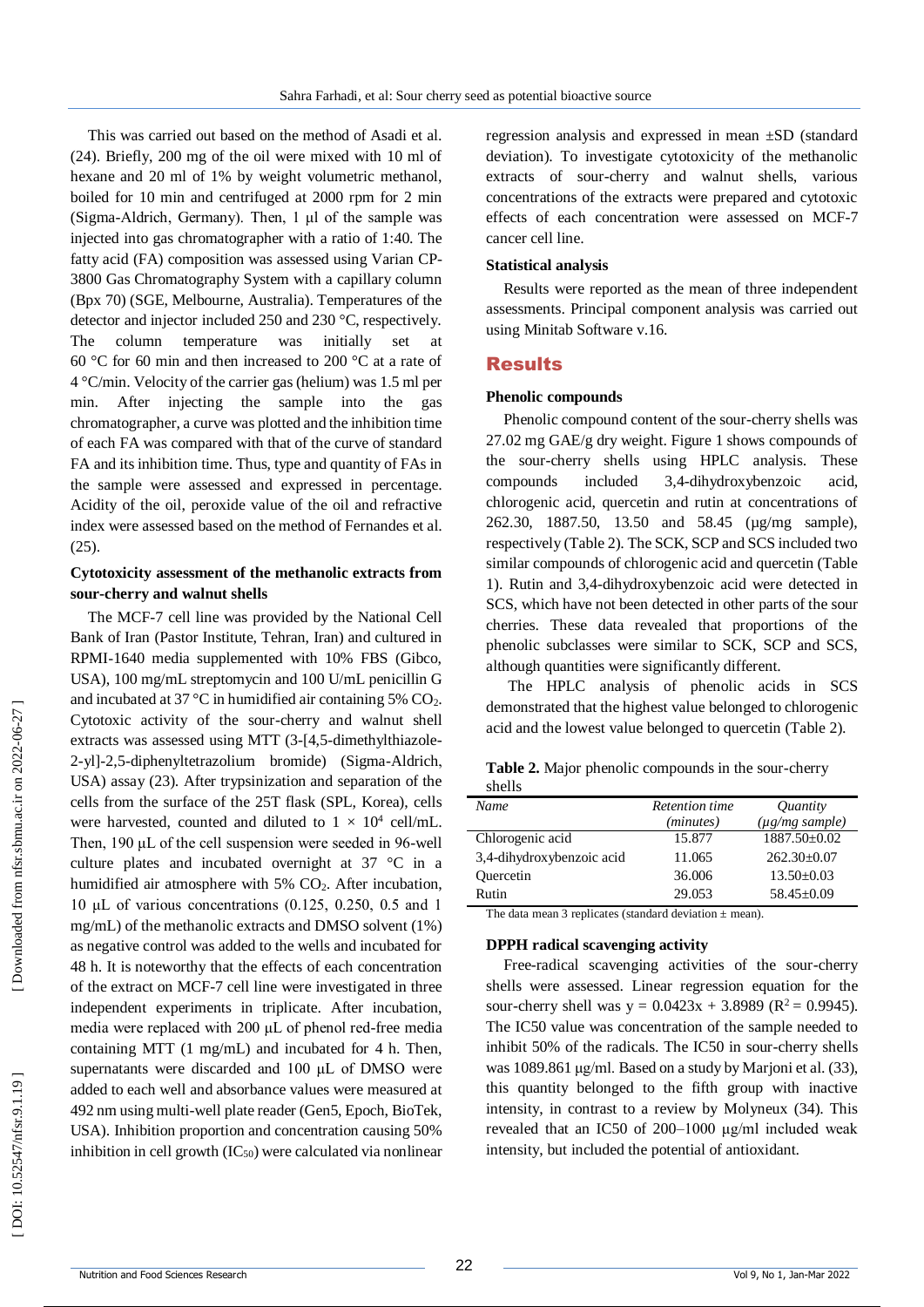

Figure 1. The HPLC chromatograms with UV detection. (1) at 260.33 nm, showing composition of 3,4-dihydroxybenzoic acid ; (2) at 326.7 nm, showing composition of chlorogenic acid; (3) at 255.6 nm, showing composition of quercetin; and (4) at 256.8 nm, showing composition of rutin

#### **Chemical composition**

Based on Table 3, cellulose and hemicellulose contents in the sour -cherry shells were lower than those in walnut and almond shells. Lignin content of the sour -cherry shells was lower than that in walnut shells and higher than that in almond shells. The extract content indicated presence of terpenes, phenols, hydrocarbons and ester compounds.

**Table 3.** Comparison of cellulose, hemicellulose and lignin contents in three shell wastes (wt. %)

|                   | Cellulose      | Hemicellulose | Lignin           |
|-------------------|----------------|---------------|------------------|
| Sour-cherry shell | $27.85 + 0.55$ | $25.83+0.42$  | $39.73 \pm 0.71$ |
| Almond shell*     | 38.47          | 28.82         | 29.45            |
| Walnut shell*     | 36.38          | 27.85         | 43.70            |

The data of sour -cherry shell were measured by authors and the rest of the measurements are derived from\* Li et al. (21).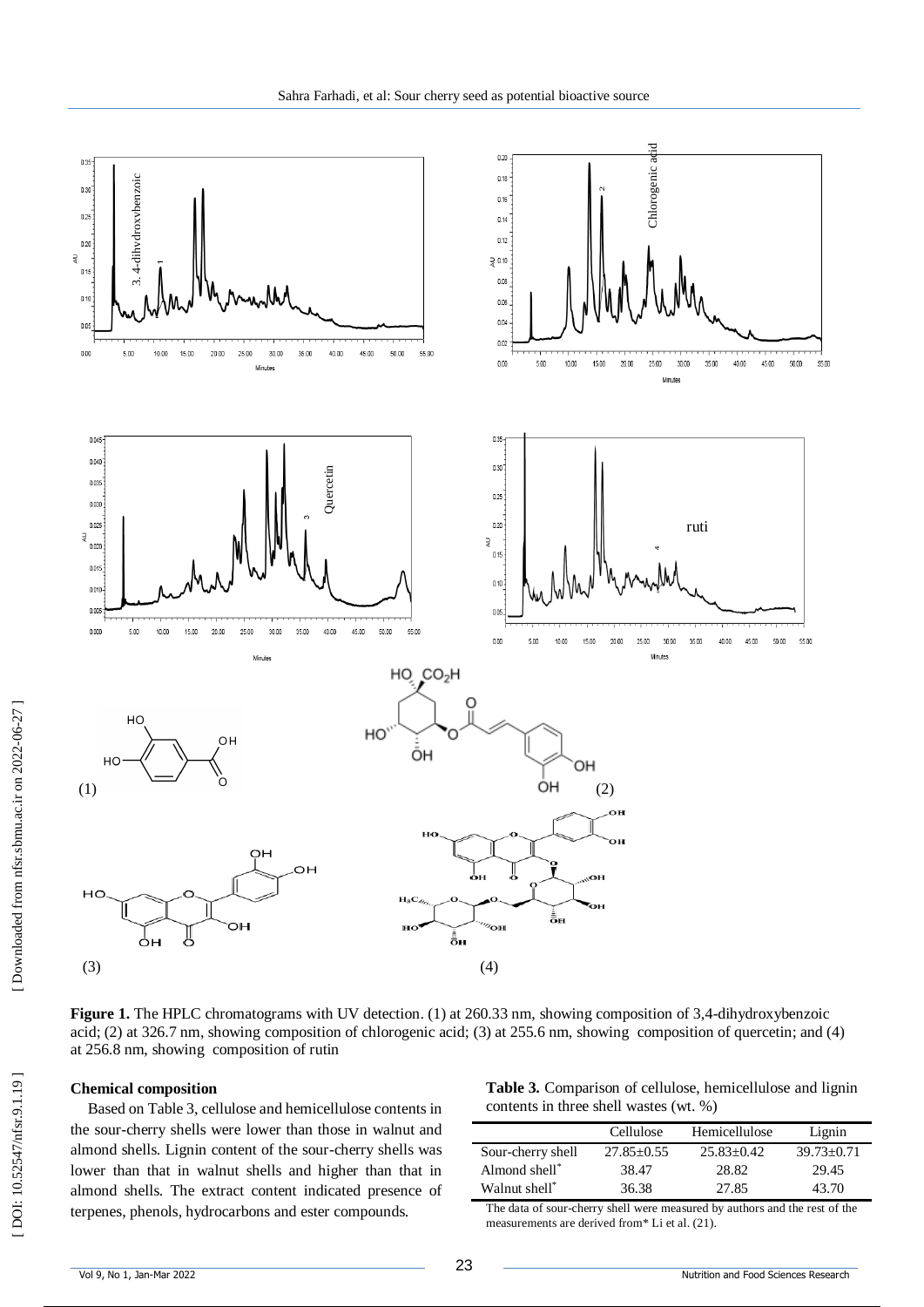### **Infrared spectrum**

The FTIR spectra of sour -cherry and walnut shells are shown in Figure 2 . These showed similar compounds in the spectra. Peak range and sharpness of the waves demonstrated differences in the number of compounds. Peak of 890 cm - <sup>1</sup> was a characteristic of cellulose. This peak in the walnut shells was larger than that in sour -cherry shells. Peak of 1730 cm - 1 showed that the content of hemicellulose was higher in walnut. Moreover, peak of 1455 cm<sup>-1</sup> belonged to lignin. In general, peaks from the walnut shells were sharper and stronger than those from the sour -cherry shells.

# **Brunauer -Emmett -Teller surface area analysis and density assessment**

Figure 3 demonstrates a typical Type III based on International Union of Pure and Applied Chemistry (IUPAC) classification. Isotherm curves of the sour -cherry shells were convex, illustrating weak interactions between the adsorption and desorption. Result of total pore volume, average pore diameter and density for sour cherry are summarized in Table 4. An average pore diameter of 6.25 nm was recorded, showing a mesoporous structure.

Table 4. Physical characteristics of the sour-cherry shells

| Total pore volume $(p/p_0=0.990)$ | $0.0035547$ (cm <sup>3</sup> g <sup>-1</sup> ) |
|-----------------------------------|------------------------------------------------|
| Average pore diameter             | $6.2532$ (nm)                                  |
| Specific gravity                  | 1.22 $g/cm^3$                                  |

Specific gravity value of the sour -cherry shells was 1.22 g/cm 3 , while the specific gravity values achieved in coconut, groundnut and palm kernel shells were 1.42, 1.48 and 1.61 g/cm 3 , respectively.



Figure 2. Fourier-transform infrared (FTIR) spectra. Walnut shells (A) and sour-cherry shells (B)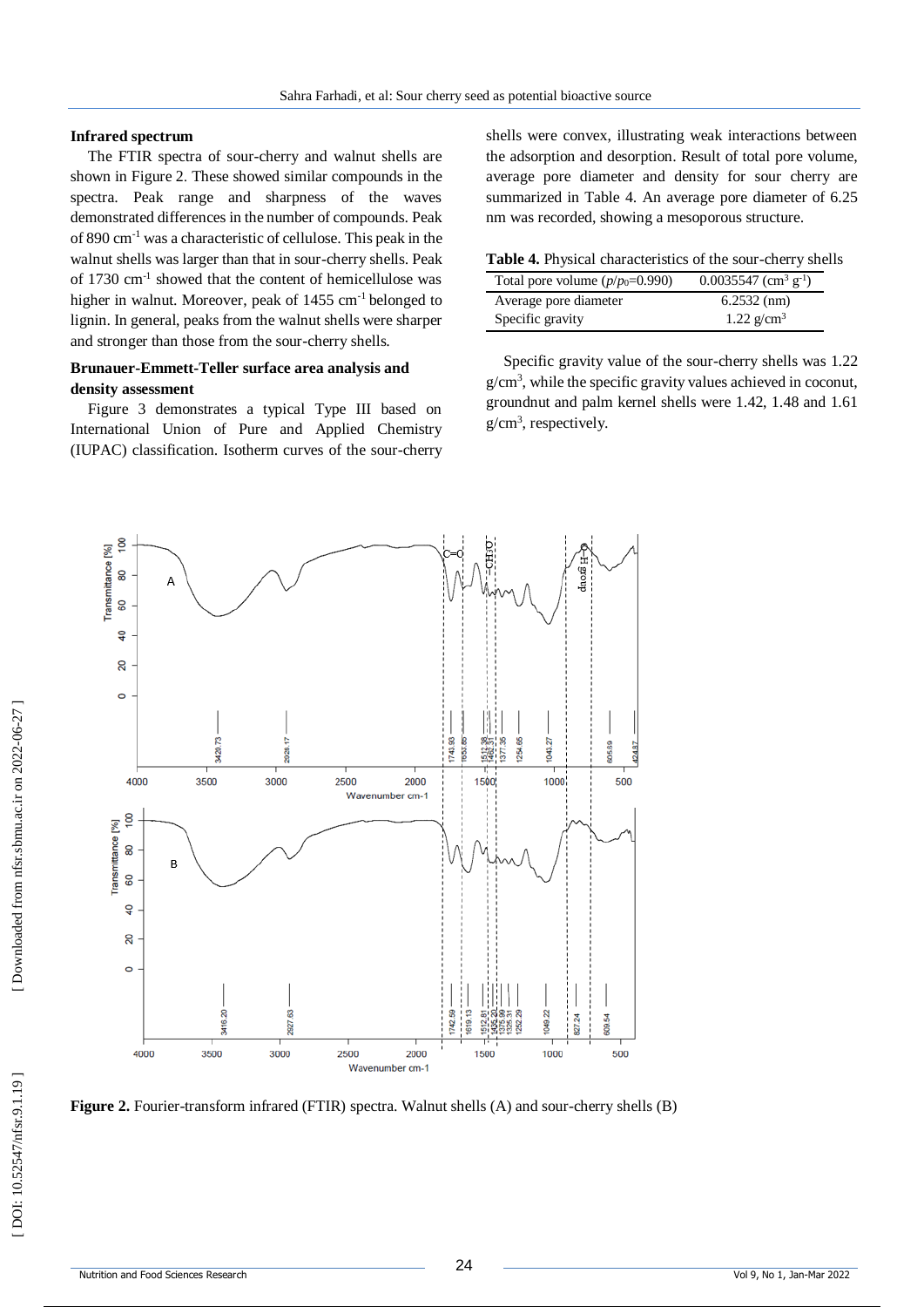

Figure 3. Adsorption-desorption isotherm curves of the sourcherry shells. ADS, adsorption; DES, desorption

## **Cytotoxicity assessment of the methanolic extracts from sour -cherry and walnut shells**

Figure 4 shows cytotoxicity of the methanolic extracts from sour -cherry and walnut shells. Result demonstrated that sour -cherry and walnut shell extracts at 0.125 –1 mg/ml concentrations included inhibitory effects on breast cancer cell growth. Methanolic extract of the walnut shells showed a higher cytotoxic activity against MCF-7 with an  $IC_{50}$  of 0.47 mg/mL, compared to that methanolic extract of the sour-cherry shells with IC<sub>50</sub> of 0.97 mg/mL did.



Figure 4. Effects of various concentrations of sour-cherry and walnut shell extracts on growth inhibition of MCF -7 cells (results are reported as mean ±SD)

#### **Fatty acid profiles of the sour -cherry kernel oil**

Saturated fatty acids (SFAs) in sour -cherry kernel oil included arachidonic acid, stearic acid and palmitic acid, which consisted of 10.49% of the total SFAs. The lowest quantity of SFA was linked to arachidonic acid. The predominant FA in sour -cherry kernels were unsaturated fatty acids (UFAs), including oleic acid, linoleic acid and linolenic acid (Table 5).

Table 5. Fatty acid profile of the sour-cherry kernel oil

| Fatty acid     | Quantity (%)     |
|----------------|------------------|
| Oleic acid     | $45.03\pm0.06$   |
| Linoleic acid  | $40.61 \pm 0.07$ |
| Linolenic acid | $3.87\pm0.06$    |
| Arachidic acid | $1.26 \pm 0.37$  |
| Palmitic acid  | $5.93\pm0.04$    |
| Stearic acid   | $3.3 \pm 0.05$   |

The quantity of fatty acids mean values  $\pm$  standard deviations in cherry kernel oil is expressed.

Peroxide value, acidity and refractive index of sour cherry oil are shown in Table 6.

**Table 6.** Peroxide value, acidity and refractive index of the sour -cherry kernel oil

| Peroxide value (meg $O_2/Kg$ ) |  |  | $1.00 \pm 0.06$  |
|--------------------------------|--|--|------------------|
| Acidity (mg $KOH/g$ )          |  |  | $0.295 \pm 0.07$ |
| Refractive index               |  |  | $1.447\pm0.06$   |
| <b>TT 1</b>                    |  |  |                  |

Values are expressed mean values ± standard

#### **Sour -cherry kernel protein**

Protein content of the sour -cherry kernel was 28.4%.

### **Discussion**

Phenolic compounds are produced by the secondary metabolism of plants. Food processing produces a large quantity of these compounds (27), which are known to include health benefits in cancer, CVD and diabetes preventions (7). Results of this study showed that the phenolic content of sour -cherry shells was higher than that of walnut shells (25.6 mg GAE/g) (17) and lower than that of almond shells (78.2 6 mg GAE/g dry weight) (28). Moreover, phenolic compounds in pecan shells included 65.3 –92.5 mg GAE/g shell (29). Chlorogenic acid is a strong antioxidant substance with a wide range of health advantages. It can play critical roles in glucose and lipid metabolism regulations and associated disorders such as diabetes, CVDs, obesity, cancers and hepatic steatosis (31). De la Rosa et al. (29) identified gallic and ellagic acid as major polyphenols in pecan shells. Results of this study suggested that the phenolic compounds extracted from sour cherry seeds might be used in the production of dietary supplements and as ingredients in healthy drink formulation for athletes.

Technically, DPPH radical scavenging is used to assess overall antioxidant capacity of the sample (32). Studies have been carried out on the radical inhibition by various chemical concentrations. Furthermore, 0.05 mg/ml of Mexican pecan shells showed a 50% inhibition rate. Proportion of inhibition at a concentration of 0.1 (mg/ml) of the sour -cherry shells included 20.79%, indicating that the Mexican pecan shells included better inhibitory effects than that the sour -cherry shells did. At this concentration, proportion of inhibition in walnut shells included 7.19% (35), indicating that the sour -cherry shells included higher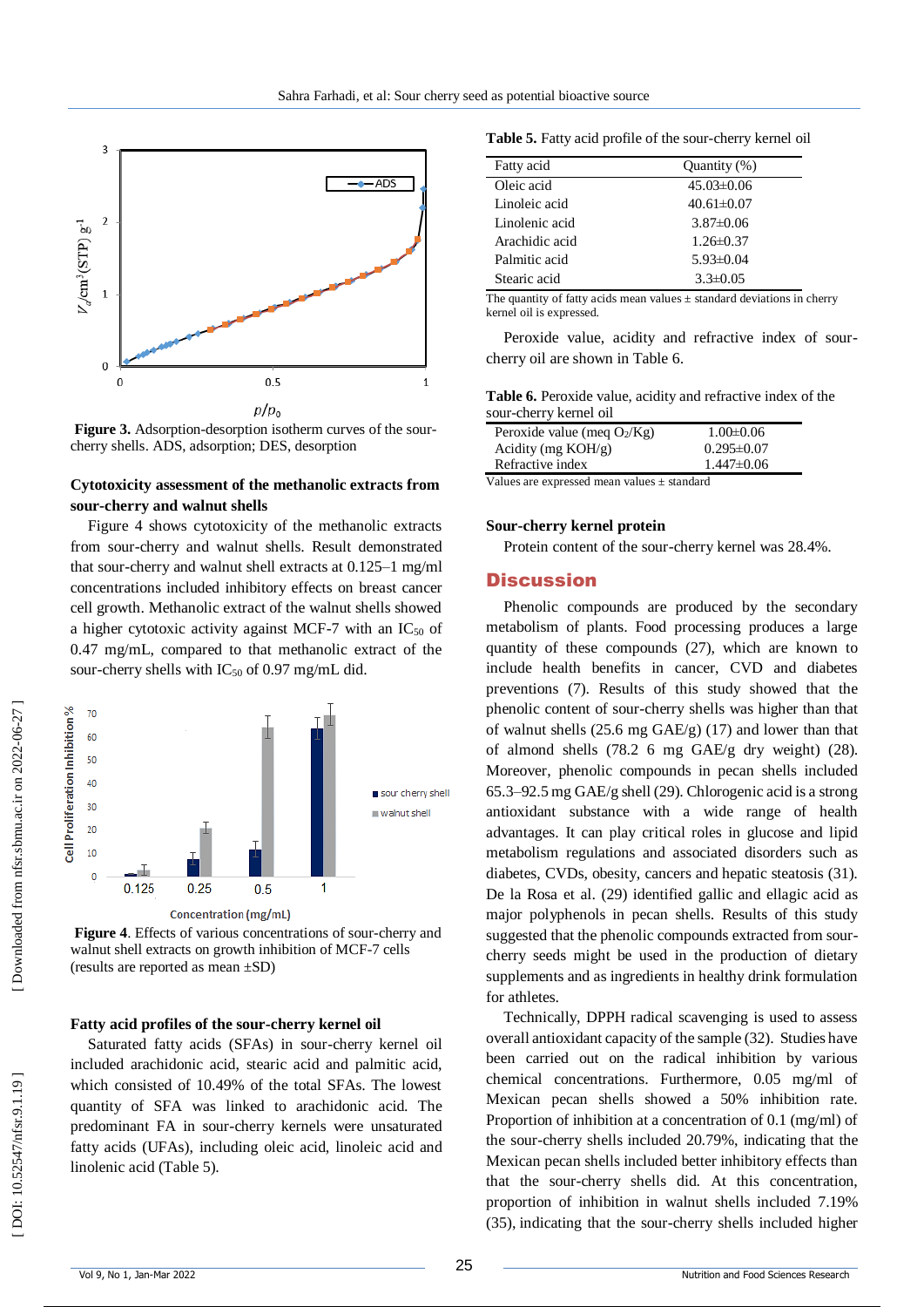inhibitory effects than those the walnut shells did. Therefore, it can be concluded that by increasing concentrations of the phenolic compounds from cherry kernels, the inhibition rate increases. This could be due to the increased effects of the active ingredients as well as increased contents of their total phenolic compounds. De la Rosa et al. (29) showed that pecan kernel and shell extracts were highly effective DPPH scavengers; from which, the latter was almost three times stronger than the former.

Based on Queiros et al. (36) study on almond shells, the extract content included 5.7%. This in the sour-cherry shells was 6.59%, which showed that the sour -cherry shells included more terpenes, phenols, hydrocarbons and ester compounds than those the almond shells did. Cellulose, hemicellulose and lignin include great potentials of use in various industries. In one study, dialysis -free extraction and characterization of cellulose crystals from almonds showed that almond shells could be used as cellulose sources (37). Kabbashi et al. (38) reported that high lignin contents led to better carbon activation. Based on the data achieved in this study, further extensive studies on the use of cellulose, hemicellulose and lignin from sour -cherry shells for the production of activated carbons, diet foods and additives are necessary.

The BET analysis allows for a precise specific surface area assessment of materials through nitrogen multilayer adsorption measured as a function of relative pressure using fully automated analyzer. The technique includes external area and pore area assessments to assess the total specific surface area in  $\text{cm}^3$   $\text{g}^{-1}$ , demonstrating that shell powder includes the potential to be used in cosmetics, pharmaceutical carriers and biosorbents (39). Pore diameters in coconut, groundnut and palm kernel shells included 2.840, 2.920 and 3 nm, respectively (40). A high BET level indicates the presence of more adsorption sites. Therefore, it can be used as a pollutant adsorbent. The BET surface area value was  $2.2739 \text{ (m}^2\text{/g)}$  in the sour-cherry shells, which was less than that in the coconut, groundnut and palm kernel shells. Boadu et al. (40) reported a specific gravity of 0.8 – 2.1 for the activated carbons in material safety data sheets (MSDS). Further studies can be carried out on the use of sour -cherry shells as activated carbons.

Nowadays, more than 60% of anticancer compounds are originated from plant, marine and microbial sources. Secondary metabolites in plants include several biological effects, including anti -inflammatory, anticancer, analgesic and cardiovascular effects (40). As shown in Figure 4, sour cherry and walnut shell extracts at concentrations of 0.125 – 1 mg/ml included inhibitory effects on breast cancer cell growth. The methanol extract of walnut shells showed a higher cytotoxic activity against MCF-7 with  $IC_{50}$ concentration of 0.47 mg/mL, compared to that the sour cherry shells with  $IC_{50}$  of 0.97 mg/mL did. With increasing

concentration of the extracts from walnut shells and sour cherries, rates of the growth inhibition decreased. These possibly are linked to the effects of phenolic compounds in the shells of sour cherry and walnut. Results of this study were similar to those of studies by Bak et al. (29), who showed that oil -free kernel extracts included anticancer characteristics. Polyphenols are an important group of phytochemicals that have been interested by the researchers because they have been shown to affect growth of cancer cells (40). Studies on relationships between the anticancer effects of phenolic compounds and their structures with functional groups have demonstrated that compounds with further hydroxyl groups include better anticancer performances. For example, a study by Lee et al . (41) to assess effectiveness of benzoic acid in inhibiting growth of cancer cells showed that cinnamic acids with unsaturated propionic acid side chains were better anticancer agents. Therefore, phenolic acids of benzoic and cinnamic acid derivatives with higher hydroxyl substitutions can be considered as potential candidates to prevent the proliferation of cancer cells (42). In this study, relationships were seen between the anticancer activity of phenolic compounds and the structure with functional groups such as aromatic rings and hydroxyl groups, including the highest effects at concentrations of 1 mg/ml.

Popa et al. (45) reported that sour -cherry kernel oil included small quantities of arachidic acid (0.9%) and myristic acid (0.5%) while predominant SFAs included palmitic acid (11%) and stearic acid (6.4%). Quantity of linoleic and linolenic acids (44.48%) were detected in sour cherry kernel oil. Linoleic and linolenic UFAs, classified as W6 and W3 UFAs, are important parts of the human diets because their absence in diets includes adverse effects on human health such as occurrence of CVDs and skin lesions. Comparing sour -cherry kernel oil with sunflower oil, sour cherry kernel oil includes higher oleic acid contents. Despite similarities between the sunflower oil and sour -cherry kernel oil, sour -cherry kernel oil includes acids. High free fats are not detected in sunflower oil [41]. Chandra and Nair (46) reported that oleic acid and linoleic acid contents in cherries as 63.5 and 31.5%, respectively, similar to those in safflower, olive and sunflower oils. In a study by Fernandez et al. (25) on tricolor oil of almond, hazelnut and walnut, the highest proportion of FAs belonged to oleic acid. Based on Table 5, sour -cherry kernel oil can be used in combination with other foods or nutrients containing W3, which can include health effects on chronic diseases. Sour -cherry kernel oil can be used in combination with olive or canola oil for oral consumption.

Peroxide values vary based on the position and number of bonds in the UFAs. Peroxide value of sour -cherry seed oil was 1 meq O <sup>2</sup>/Kg. Peroxide value shows measure of the progress of oxidation reactions in oils and fats. Quality of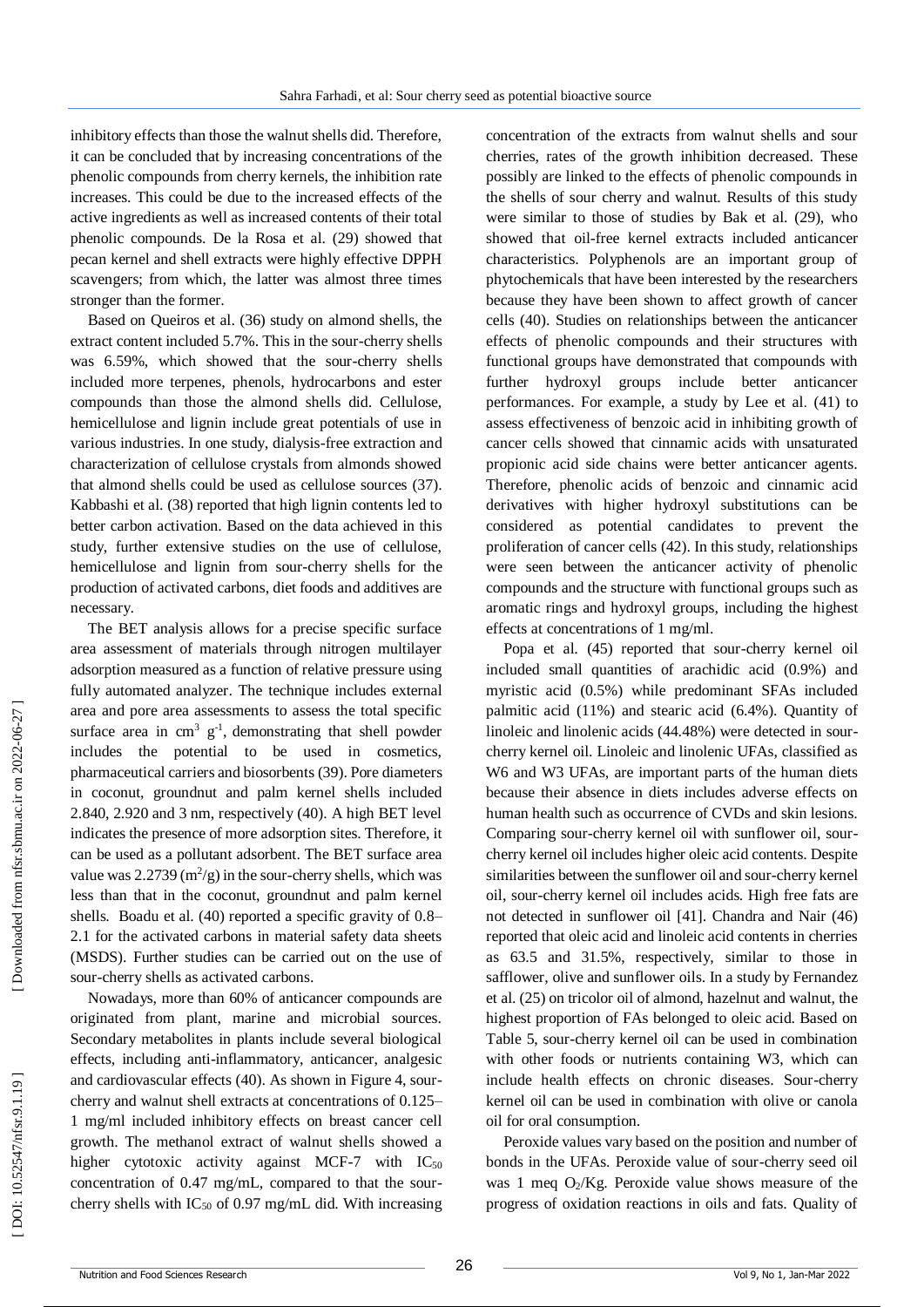sour -cherry kernel oil is naturally high. In this study, the average acidity of this oil was 0.295 mg KOH/g. Acidity in kernel oil of palm, mango  $1.2$  (47) and  $1.5$  mg KOH/g (48) were reported, respectively. Furthermore, this parameter demonstrates good quality and healthiness of the sour -cherry kernel oil. The refractive index of sour -cherry kernel oil was calculated as 1.44, which was expressed as 1.46 in grape kernel oil (29). Plant proteins play important roles in human nutrition, especially in developing countries where the average protein intake is less than the basic levels. Due to the lack of dietary proteins, plant proteins have been further popular as sources of novel proteins, which are used as functional foods and in dietary supplements (30). Sour cherry kernel proteins are non -toxic plant proteins that are rich in essential amino acids (ESAs) such as glutamic acid, arginine, aspartic acid and serine (49). Sour -cherry kernel proteins can be suggested as ingredients in cookie formulations, foods containing cereals and beverages for athletes.

#### **Conclusion**

Natural originated materials such as compounds derived from fruit processing wastes and byproducts are mostly targeted in recent studies on functional and nutraceutical foods. In the present study, sour -cherry seed components were investigated. The phenolic compounds and antioxidant characteristics identified in the sour -cherry shells showed that this wastes could be used as good sources of health promoting compounds. Methanolic extract of sour -cherry and walnut shells significantly inhibited MCF -7 cancer cell growth at concentrations of 0.125 –1 mg/ml. Chemical composition of the sour -cherry kernel oil was suggested for possible use as a novel source of salad oil, frying oil and processed foods. High lignin content and specific gravity revealed that the sour -cherry shells could be used as agricultural wastes in production of activated carbon as well as using cellulose in production of healthy and cosmetic products with high cellulose contents. The shells include mechanical and physical characteristics and could be used in fibrous products, cosmetic products, fillers, medicinal and fragrance ingredient. Results of the present study showed that sour -cherry kernels included biological compounds from natural sources that could be used in healthy foods.

# Acknowledgement

The authors thank Iranian Research Organization for Science and Technology (IROST) for technical and laboratory supports. This study received no specific grants from funding agencies in public, commercial or not-forprofit sectors.

#### **Ethical statement**

Ethics approval was not necessary for this study.

# Financial disclosure

The authors declare no conflict of interest

# References

- 1. Schuster M. Sour cherries for fresh consumption. InVIII International Cherry Symposium 1235 2017 Jun 5 (pp. 113 -118).
- 2. Lazos ES. Composition and oil characteristics of apricot, peach and cherry kernel. Grasas y aceites. 1991 Apr 30;42(2):127 -31.
- 3. Baiano A. Recovery of biomolecules from food wastes A review. Molecules. 2014 Sep;19(9):14821 -42 .
- 4. Yılmaz C, Gökmen V. Compositional characteristics of sour cherry kernel and its oil as influenced by different extraction and roasting conditions. Ind. Crops Prod. 2013 Aug 1;49:130 -5.
- 5. Altun T. Chitosan -coated sour cherry kernel shell beads: an adsorbent for removal of Cr (VI) from acidic solutions.J Anal Sci Technol. 2019 Dec;10(1):1-0..
- 6. Harris, T. C.; Georgalas, A. U.S. Patent No. 4,279,890. Washington, DC: U.S. Patent and Trademark Office 1981.
- 7. Shahidi F, Alasalvar C, Liyana -Pathirana CM. Antioxidant phytochemicals in hazelnut kernel (Corylus avellana L.) and hazelnut byproducts. J. Agric. Food Chem. 2007 Feb 21;55(4):1212-20..
- 8. Hussain MB, Hassan S, Waheed M, Javed A, Farooq MA, Tahir A. Bioavailability and Metabolic Pathway of Phenolic Compounds, Plant Physiological Aspects of Phenolic Compounds.
- 9. Bansal P, Bansal R, Sapra R. Dietary phytochemicals in cell cycle arrest and apoptosis -an insight. J. Drug Delivery Ther. 2012 Mar 13;2(2).
- 10. Seyedalipour B, Pourakbar E, Taravati A. The cytotoxic effect of ethanolic extract of pistacia khinjuk leaf onhela and mcf-7 cancerous cell lines. Journal of Rafsanjan University of Medical Sciences. 2016;14(11):939 -52.
- 11. Mousavi SM, Gouya MM, Ramazani R, Davanlou M, Hajsadeghi N, Seddighi Z. Cancer incidence and mortality in Iran. Annals of oncology. 2009 Mar 1;20(3):556 -63.
- 12. Levenson AS, Jordan VC. MCF-7: the first hormoneresponsive breast cancer cell line. Cancer research. 1997 Aug 1;57(15):3071 -8.
- 13. Wong RS. Apoptosis in cancer: from pathogenesis to treatment. J. Exp. Clin. Cancer Res. 2011 Dec;30(1):1 -4.
- 14. Namiki M. Antioxidants/antimutagens in food. Critical Reviews in J. Food Sci. Nutr. 1990 Jan 1;29(4):273 -300.
- 15. Romanos -Nanclares A, Sánchez Sánchez-Quesada C, Gardeazábal I, Martínez -González MÁ, Gea A, Toledo E. phenolic acid subclasses, individual compounds, and breast cancer risk in a Mediterranean cohort: The SUN Project. J. Acad. Nutr. Diet. 2020 Jun 1;120(6):1002 -15.
- 16. Kodagoda KH, Marapana RA. Utilization of fruit processing by -products for industrial applications: A review.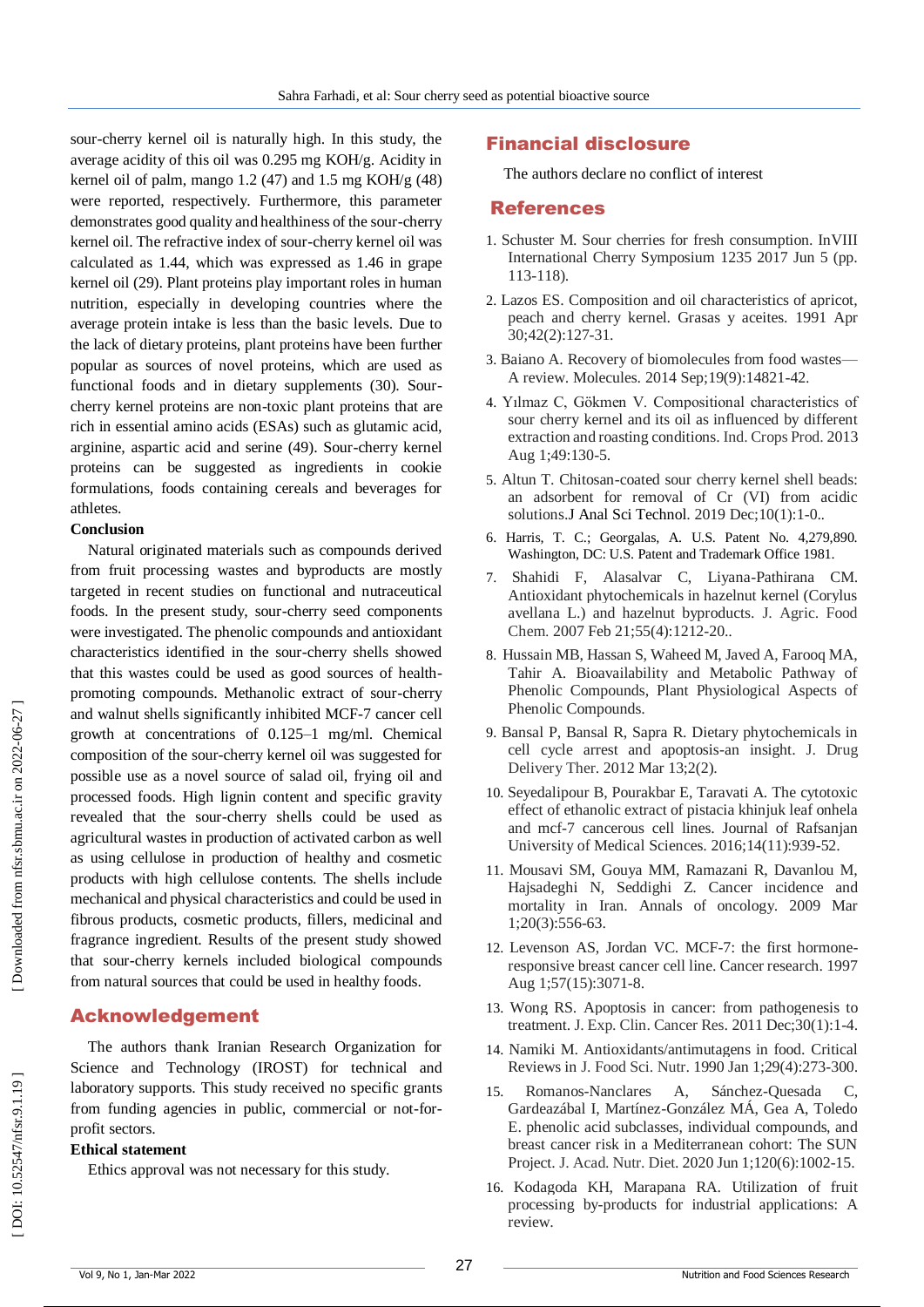- 17. Han H, Wang S, Rakita M, Wang Y, Han Q, Xu Q. Effect of ultrasound -assisted extraction of phenolic compounds on the characteristics of walnut shells. J. Food Nutr. Sci. 2018 Aug 10;9(8):1034 -45.
- 18. Yılmaz FM, Görgüç A, Karaaslan M, Vardin H, Ersus Bilek S, Uygun Ö, Bircan C. Sour cherry by -products: Compositions, functional properties and recovery potentials –a review. Critical reviews in J. Food Sci. Nutr. 2019 Dec 16;59(22):3549 -63.
- 19. Mensor LL, Menezes FS, Leitão GG, Reis AS, Santos TC, Coube CS, Leitão SG. Screening of Brazilian plant extracts for antioxidant activity by the use of DPPH free radical method. Phytotherapy research. 2001 Mar;15(2):127-30.
- 20. Tarnawski M, Depta K, Grejciun D, Szelepin B. HPLC determination of phenolic acids and antioxidant activity in concentrated peat extract —a natural immunomodulator. J. Pharm. Biomed. Anal. 2006 Apr 11;41(1):182 -8.
- 21. Li S, Xu S, Liu S, Yang C, Lu Q. Fast pyrolysis of biomass in free -fall reactor for hydrogen -rich gas. Fuel Process. Technol. 2004 Jul 15;85(8 -10):1201 -11.
- 22 .Brunauer S, Emmett PH, Teller E. Adsorption of gases in multimolecular layers. J. Am. Chem. Soc. 1938 Feb;60(2):309-19.
- 23. Abolhasani MH, Safavi M, Goodarzi MT, Kassaee SM, Azin M. Identification and anti -cancer activity in 2D and 3D cell culture evaluation of an Iranian isolated marine microalgae Picochlorum sp. RCC486. Daru, J. Pharm. Sci. 2018 Dec; 26(2): 105-16.
- 24. Assadi T, Bargahi A, Mohebbi GH, Barmak A, Nabipour I, Mohajeri Borazjani S, Kholdebarin B. Determination of oil and fatty acids concentration in seeds of coastal halophytic Sueada aegyptica plant. ISMJ. 2013 Apr 10;16(1):9 -16.
- 25. Fernandes GD, Gómez -Coca RB, Pérez -Camino MD, Moreda W, Barrera-Arellano D. Chemical characterization of major and minor compounds of nut oils: almond, hazelnut, and pecan nut.J. Chem. 2017 May 2;2017.
- 26. Lynch JM, Barbano DM, Fleming JR. Indirect and direct determination of the casein content of milk by Kjeldahl nitrogen analysis: Collaborative study. Journal of AOAC International. 1998 Jul 1;81(4):763 -74.
- 27. Balasundram N, Sundram K, Samman S. Phenolic compounds in plants and agri -industrial by -products: Antioxidant activity, occurrence, and potential uses. Chem. Food. 2006 Jan 1;99(1):191 -203.
- 28. Sfahlan AJ, Mahmoodzadeh A, Hasanzadeh A, Heidari R, Jamei R. Antioxidants and antiradicals in almond hull and shell (Amygdalus communis L.) as a function of genotype. Chem. Food. 2009 Jul 15;115(2):529 -33.
- 29. de la Rosa LA, Alvarez -Parrilla E, Shahidi F. Phenolic compounds and antioxidant activity of kernels and shells of Mexican pecan (Carya illinoinensis). J. Agric. Food Chem. 2011 Jan 12;59(1):152 -62.
- 30. Bak I, Czompa A, Csepanyi E, Juhasz B, Kalantari H, Najm K, Aghel N, Varga B, Haines DD, Tosaki A. Evaluation of systemic and dermal toxicity and dermal photoprotection by sour cherry kernels. Phytother. Res. 2011 Nov;25(11):1714 -20 .
- 31. Tajik N, Tajik M, Mack I, Enck P. The potential effects of chlorogenic acid, the main phenolic components in coffee, on health: a comprehensive review of the literature. Eur. J. Nutr. 2017 Oct 1;56(7):2215 -44.
- 32. Ahmad A, Rehman MU, Wali AF, El -Serehy HA, Al Misned FA, Maodaa SN, Aljawdah HM, Mir TM, Ahmad P. Box –Behnken Response Surface Design of Polysaccharide Extraction from Rhododendron arboreum and the Evaluation of Its Antioxidant Potential. Molecules. 2020 Jan;25(17):3835.
- 33. Marjoni MR, Zulfisa A. Antioxidant activity of methanol extract/fractions of senggani leaves (Melastoma candidum D. Don). Pharm. Anal. Acta. 2017;8(8):1 -6.
- 34 .Molyneux P. The use of the stable free radical diphenylpicrylhydrazyl (DPPH) for estimating antioxidant activity. Songklanakarin J. sci. technol. 2004 Dec; 26(2): 211-9.
- 35. Jahanban -Esfahlan A, Ostadrahimi A, Tabibiazar M, Amarowicz R. A comparative review on the extraction, antioxidant content and antioxidant potential of different parts of walnut (Juglans regia L.) fruit and tree. Molecules. 2019 Jan;24(11):2133.
- 36. Queirós CS, Cardoso S, Lourenço A, Ferreira J, Miranda I, Lourenço MJ, Pereira H. Characterization of walnut, almond, and pine nut shells regarding chemical composition and extract composition. Biomass Convers. Biorefin. 2020 Mar;10(1):175 -88.
- 37. Maaloul N, Arfi RB, Rendueles M, Ghorbal A, Diaz M. Dialysis -free extraction and characterization of cellulose crystals from almond (Prunus dulcis) shells. J Mater Environ Sci. 2017;8(11):4171 -81.
- 38Kabbashi NA, Mirghani ME, Alam MZ, Qudsieh SY, Bello IA. Characterization of the Baobab fruit shells as adsorption material. Int. Food Res. J. 2017;24(Suppl.).
- 39. Rouquerol J, Llewellyn P, Rouquerol F. Is the BET equation applicable to microporous adsorbents. Stud. Surf. Sci. Catal. 2007 Jan 1;160(07):49-56.
- 40. Boadu KO, Fashaho A, Biwott TC, Achora JC, Mwije A, Masabo E. Removal of contaminants in used lubricating oil with chemical avyinated carbons from palm kernel and coconut shells .
- 41. Bak I, Lekli I, Juhasz B, Varga E, Varga B, Gesztelyi R, Szendrei L, Tosaki A. Isolation and analysis of bioactive constituents of sour cherry (Prunus cerasus) seed kernel: an emerging functional food. J. Med. Food. 2010 Aug 1;13(4):905 -10.
- 42. Fresco P, Borges F, Marques MP, Diniz C. The anticancer properties of dietary polyphenols and its relation with apoptosis. Current pharmaceutical design. 2010 Jan 1;16(1):114 -34.
- 43.Lee YJ, Liao PH, Chen WK, Yang CC. Preferential cytotoxicity of caffeic acid phenethyl ester analogues on